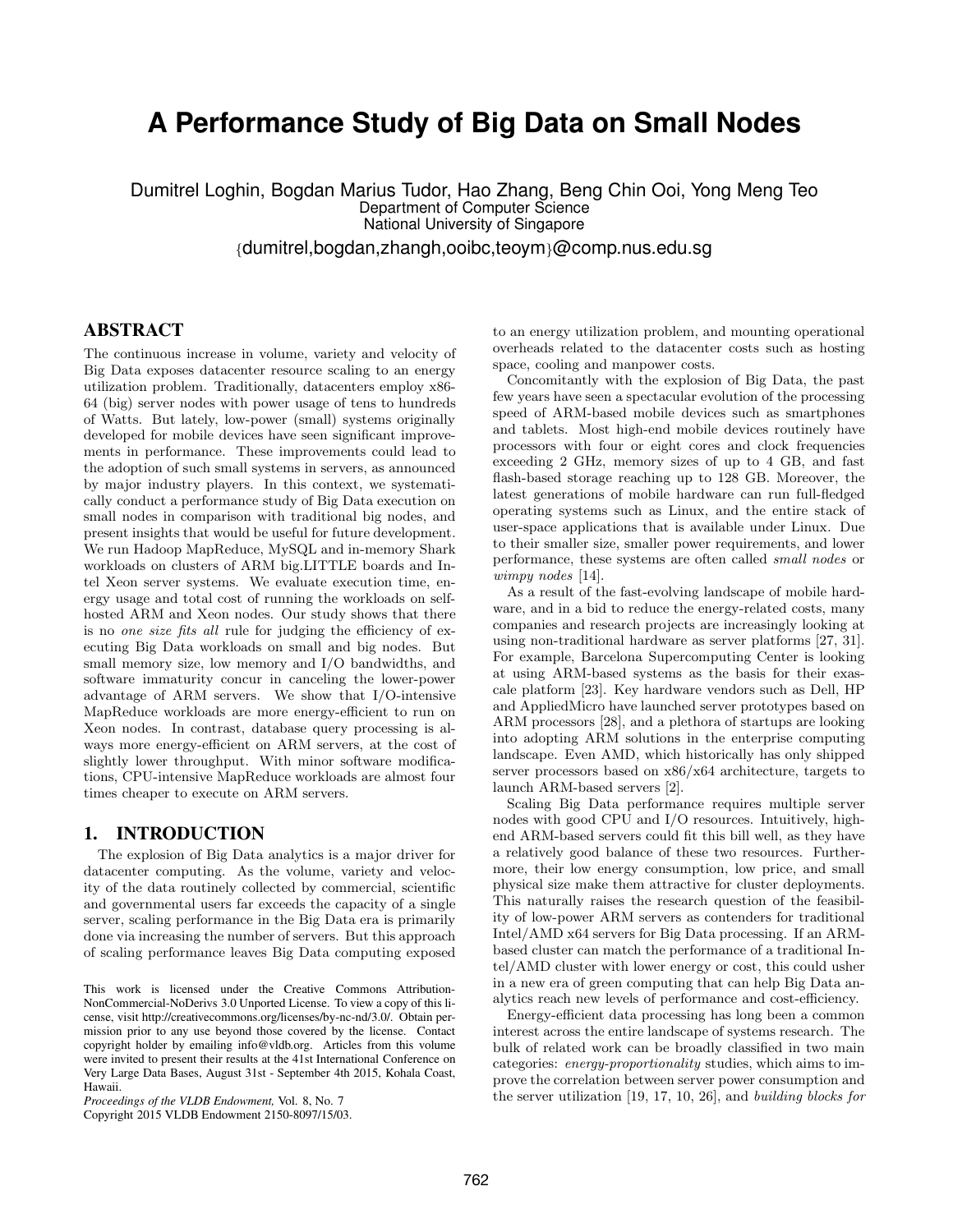energy-efficient servers, where various software and hardware techniques are used to optimize bottleneck resources in servers [\[8,](#page-11-10) [26,](#page-11-9) [31,](#page-11-2) [24,](#page-11-11) [27\]](#page-11-1). As the dominating architecture in datacenters has traditionally been Intel/AMD x64, most of the studies are geared toward these types of servers. In the database community, studies on Big Data workloads almost always use Intel/AMD servers, with a few works using Intel Atom systems as low-power servers [\[8,](#page-11-10) [1,](#page-11-12) [31,](#page-11-2) [24\]](#page-11-11). The shift to ARM-based servers is a game-changer, as these systems have different CPU architectures, embedded-class storage systems, and a typically lower power consumption than even the most energy-efficient Intel systems [\[25\]](#page-11-13). As the basic building blocks of servers are changing, this warrants a new look at the energy-efficiency of Big Data workloads.

In this paper, we conduct a measurement-driven analysis of the feasibility of executing data analytics workloads on ARM-based small server nodes, and make the following contributions:

- We present the first comparative study of Big Data performance on ARM big.LITTLE small nodes versus traditional Intel Xeon nodes. This analysis covers the performance, energy-efficiency and total cost of ownership (TCO) of data analytics. Our analysis shows that there is no *one size fits all* rule regarding the efficiency of the two server systems: sometimes ARM systems are better, other times Intel systems are better. Surprisingly, deciding which workloads are more efficient on small nodes versus traditional systems is not primarily affected by the bottleneck hardware resource, as observed in high-performance computing and traditional server workloads [\[27\]](#page-11-1). Instead, software immaturity and the challenges imposed by limited RAM size and bandwidth are the main culprits that compromise the performance on current generation ARM devices. Due to these limitations, Big Data workloads on ARM servers often cannot make full use of the native CPU or I/O performance. During this analysis, we identify a series of features that can improve the performance of ARM devices by a factor of five, with minor software modifications.
- Using Google's TCO model [\[15\]](#page-11-14), our analysis shows that ARM servers could potentially lead to four times cheaper CPU-intensive data analytics. However, I/Ointensive jobs may incur higher cost on these small server nodes.

The rest of the paper is organized as follows. In Section [2](#page-1-0) we provide a detailed performance comparison between single-node Xeon and ARM systems. In Section [3](#page-3-0) we present measurement results of running MapReduce and query processing on clusters of Xeon and ARM nodes. We discuss our TCO analysis in Section [4](#page-8-0) and present the related work in Section [5.](#page-10-0) Finally, we conclude in Section [6.](#page-10-1)

# <span id="page-1-0"></span>2. SYSTEMS CHARACTERIZATION

This section provides a detailed performance characterization of an ARM big.LITTLE system by comparison with a server-class Intel Xeon system. We employ a series of widely used micro-benchmarks to assess the static performance of the CPU, memory bandwidth, network and storage.

# 2.1 Setup

#### *2.1.1 ARM Server Nodes*

The ARM server node analyzed throughout this paper is the Odroid XU development board with Samsung Exynos 5410 System on a Chip (SoC). This board is representative for high-end mobile phones. For example, Samsung Exynos 5410 is used in the international version of the Samsung Galaxy S4 phones. Other high end contemporary mobile devices employ SoCs with very similar performance characteristics, such as Qualcomm Snapdragon 80x and NVIDIA Tegra 4.

Specific to the Exynos 5410 SoC is that the CPU has two types of cores: ARM Cortex-A7 little cores, which consume a small amount of power and offer slow in-order execution, and ARM Cortex-A15 big cores which support faster out-of-order execution, but with a higher power consumption. This heterogeneous CPU architecture is termed ARM big.LITTLE. The CPU has a total of eight cores, split in two groups<sup>[1](#page-1-1)</sup> of cores: one group of four ARM Cortex-A7 little cores, and one group of four ARM Cortex-A15 big cores. Each core has a pair of dedicated L1 data and instruction caches, and each group of cores has an L2 unified cache.

Although the CPU has eight cores, Exynos 5410 allows either the four big cores, or the four little cores to be active at one moment. To save energy, when one group is active, the other one is powered down. Thus, a program cannot execute on both the big and the little cores at the same time. Instead, the operating system (OS) can alternate the execution between them. Switching between the two groups incurs a small performance price, as the L2 and L1 caches of the newly activated group must warm up.

The core clock frequency of the little cores ranges from 250 to 600 MHz, and that of big cores ranges from 600 MHz to 1.60 GHz. Dynamic voltage and frequency scaling (DVFS) is employed to increase the core frequency in response to the increase in CPU utilization. On this ARM big.LITTLE architecture, the OS can be instructed to operate the cores in three configurations:

- 1. little: only use the ARM Cortex-A7 little cores, and their frequency is allowed to range from 250 to 600 MHz.
- 2. big: only use the ARM Cortex-A15 big cores, and their frequency is allowed to range from 600 to 1600 MHz.
- 3. big.LITTLE: when the OS is allowed to switch between the two types of cluster. The switching frequency is 600 MHz.

Each Odroid XU node has 2 GB of low-power DDR3 memory, a 64 GB eMMC flash-storage and a 100 Mbit Ethernet card. However, to improve the network performance, we connect a Gbit Ethernet adapter on the USB 3.0 interface.

#### *2.1.2 Intel Server Nodes*

We compare the Odroid XU nodes with server-class Intel x86-64 nodes. We use Supermicro 813M 1U server system based on two Intel Xeon E5-2603 CPUs with four cores each. This system has 8 GB DDR3 memory, 1 TB hard disk and

<span id="page-1-1"></span><sup>&</sup>lt;sup>1</sup>In the computer architecture literature, this group of cores is termed cluster of cores. However, due to potential confusion with cluster of nodes encountered in distributed computing, we shall use the term group of cores.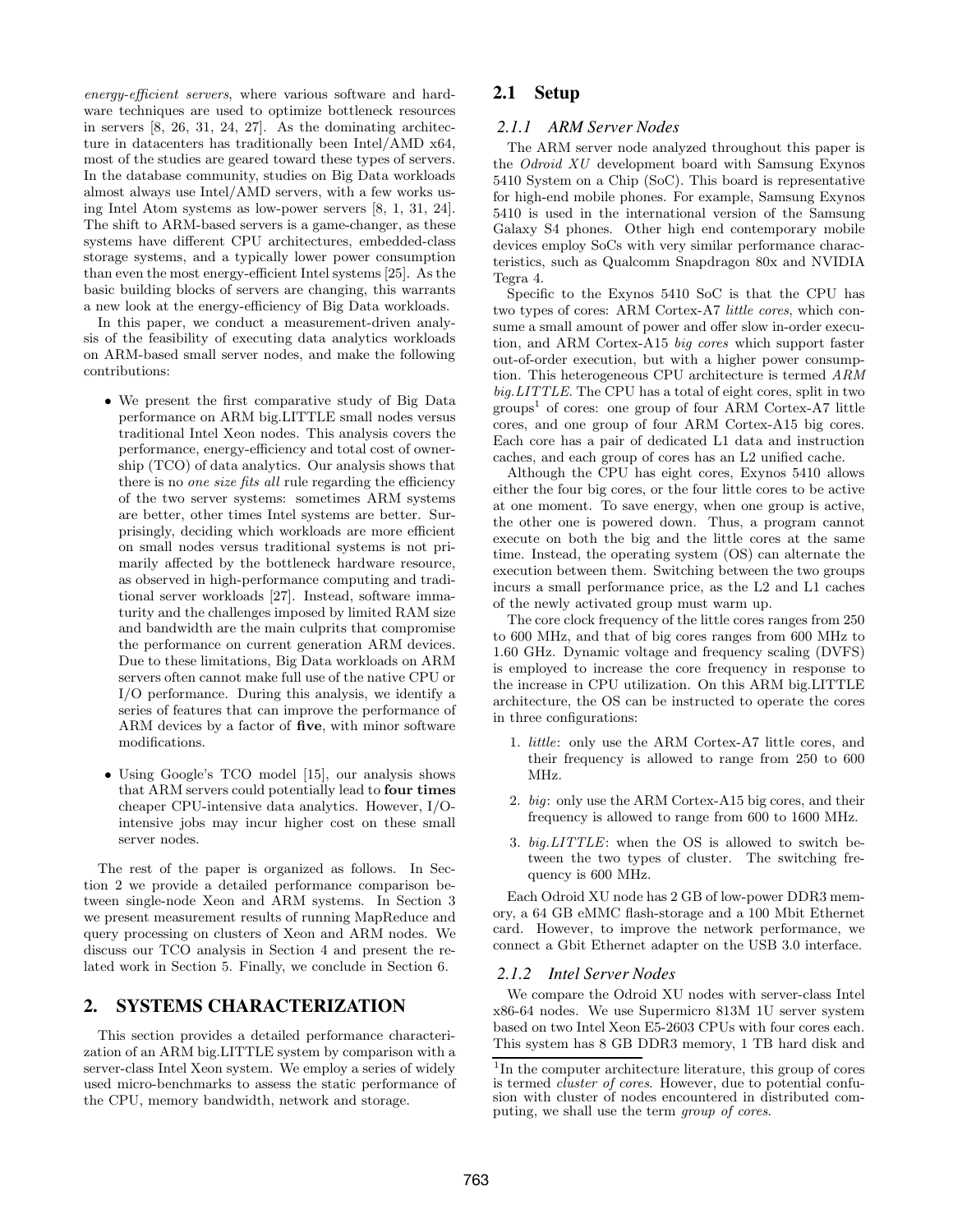|                | $\frac{1}{2}$                   | Xeon              | ARM (Odroid XU)    |                           |  |  |
|----------------|---------------------------------|-------------------|--------------------|---------------------------|--|--|
|                |                                 |                   | Cortex-A7 (LITTLE) | $\text{Cortex-A15}$ (big) |  |  |
|                | <b>ISA</b>                      | x86-64            | ARMv7l             | ARMv7l                    |  |  |
|                | Cores                           | 4                 | 4                  |                           |  |  |
| <b>Specs</b>   | Frequency                       | $1.20 - 1.80$ GHz | 250 - 600 MHz      | $0.60 - 1.60$ GHz         |  |  |
|                | L1 Data Cache                   | 128 KB            | 32 KB              | 32 KB                     |  |  |
|                | L <sub>2</sub> Cache            | $1 \text{ MB}$    | $2\text{ MB}$      | $2\;\mathrm{MB}$          |  |  |
|                | L3 Cache                        | 10 MB             | N/A                | N/A                       |  |  |
|                | Dhrystone [MIPS/MHz]            | 5.8               | 3.7                | $\overline{3.1}$          |  |  |
|                | $CPU$ power $[W]$               | 15.0              | 0.5                | $3.4\,$                   |  |  |
|                | System power [W]                | 50.0              | 4.4                | 7.3                       |  |  |
| <b>CPU</b>     | CoreMark [iterations/MHz]       | 5.3               | 5.0                | 3.52                      |  |  |
| (one core,     | CPU power [W]                   | 15.6              | 0.3                | 2.5                       |  |  |
| max frequency) | System power [W]                | 50.6              | 4.2                | 6.4                       |  |  |
|                | Java [MIPS/MHz]                 | 0.36              | 0.40               | 0.38                      |  |  |
|                | $CPU$ power $[W]$               | 16.5              | 0.3                | 3.4                       |  |  |
|                | System power [W]                | 51.5              | 3.0                | 6.1                       |  |  |
|                | Write throughput [MB/s]         | 165.0             | 32.6               | 39.2                      |  |  |
|                | Read throughput [MB/s]          | 173.0             | 118.0              | 121.0                     |  |  |
| Storage        | Buffered read throughput [GB/s] | 4.6               | 0.8                | 1.2                       |  |  |
|                | Write latency [ms]              | 9.8               | 14.2               | 14.6                      |  |  |
|                | Read latency [ms]               | 2.7               | 0.9                | 0.8                       |  |  |
|                | TCP bandwidth [Mbits/s]         | 942               | 199                | 308                       |  |  |
| Network        | UDP bandwidth [Mbits/s]         | 811               | 295                | 420                       |  |  |
|                | Ping latency [ms]               | $0.2\,$           | 0.7                | 0.7                       |  |  |

<span id="page-2-0"></span>Table 1: Systems characterization

1 Gbit Ethernet network card. For a fair comparison with the 4-core ARM nodes, we remove one of the Xeon CPUs from each node. The idle power of the 4-core Xeon node is 35 W, and its peak power is around 55 W. Hence, this node has a lower power profile compared to traditional nodes.

## *2.1.3 Software Setup*

The ARM-based Odroid XU board runs Ubuntu 13.04 operating system with Linux kernel 3.4.67, which is the latest kernel version working on this platform. For compiling native  $C/C++$  programs, we use gcc 4.7.3 arm-linuxgnueabihf. The Xeon server runs Ubuntu 13.04 with Linux kernel 3.8.0 for  $x64$  architecture. The  $C/C++$  compiler available on this system is  $qcc \angle 4.7.3$ . We install on both systems Oracle's Java Virtual Machine (JVM) version 1.7.0 45.

# 2.2 Benchmark Results

Big Data applications stress all system components, such as CPU cores, memory, storage and network I/O. Hence, we first evaluate the individual peak performance of these components, before running complex data-intensive workloads. For this evaluation, we employ benchmarks that are widely used in industry and systems research. For example, we measure how many Million Instructions per Second (MIPS) a core can deliver using traditional Dhrystone [\[29,](#page-11-15) [5\]](#page-11-16) and emerging CoreMark [\[4\]](#page-11-17) benchmarks. For storage and network throughput and latency, we use Linux tools such as dd, *ioping, iperf* and *ping*. Because Odroid XU is a heterogeneous system, we individually benchmark both little and big cores configurations. Table [1](#page-2-0) summarizes system characteristics in terms of CPU, storage and network I/O, and Figure [1](#page-3-1) compares the memory bandwidth of Xeon and all three Odroid XU configurations.

We measure CPU MIPS native performance by initially running traditional Dhrystone benchmark [\[29\]](#page-11-15). We compile the code with gcc using maximum level of optimization, -O3, and tuning the code for the target processor (e.g. -mcpu=cortex-a7 -mtune=cortex-a7 for little cores). In terms of Dhrystone MIPS per MHz, we obtain a surprising result: little cores perform 21% better than big cores, as per MHz. This is unexpected because ARM reports that Cortex-A7 has lower Dhrystone MIPS per MHz than Cortex-A15, but they use internal armcc compiler [\[5\]](#page-11-16). We conclude that it is the gcc way of generating machine code that leads to these results. To check our results, we run newer Core-Mark CPU benchmark which is being increasingly used by embedded market players, including ARM [\[4\]](#page-11-17). We use compiler optimization flags to match those employed in the reported performance results for an ARM Cortex-A15. More precisely, we activate NEON SIMD (-mfpu=neon), hardware floating point operations (-mfloat-abi=hard) and aggresive loop optimizations (-faggressive-loop-optimizations). We obtain a score of 3.52 per core per MHz, as opposed to the reported 4.68. We attribute this difference to different compiler and system setup. However, little cores are again more energy efficient, obtaining more than half the score of big cores with only 0.3 W of power. The difference between ARM cores and Xeon cores is similar for both Dhrystone and CoreMark benchmarks. Xeon cores obtain almost two times higher scores per MHz than ARM cores.

Since Big Data frameworks, such as Hadoop and Spark, run on top of Java Virtual Machine, we also benchmark Java execution. We develop a synthetic benchmark performing integer and floating point operations such that it stresses core's pipeline. As expected, the little Cortex-A7 cores obtain less than half the MIPS of Cortex-A15 cores. On the other hand, the big Cortex-A15 cores achieve just 7% fewer MIPS than Xeon cores, but using quarter the power. Thus, in terms of core performance-per-power, little cores are the best with around 800 MIPS/W, big cores come second with 180 MIPS/W and Xeon cores are the worst with 40 MIPS/W.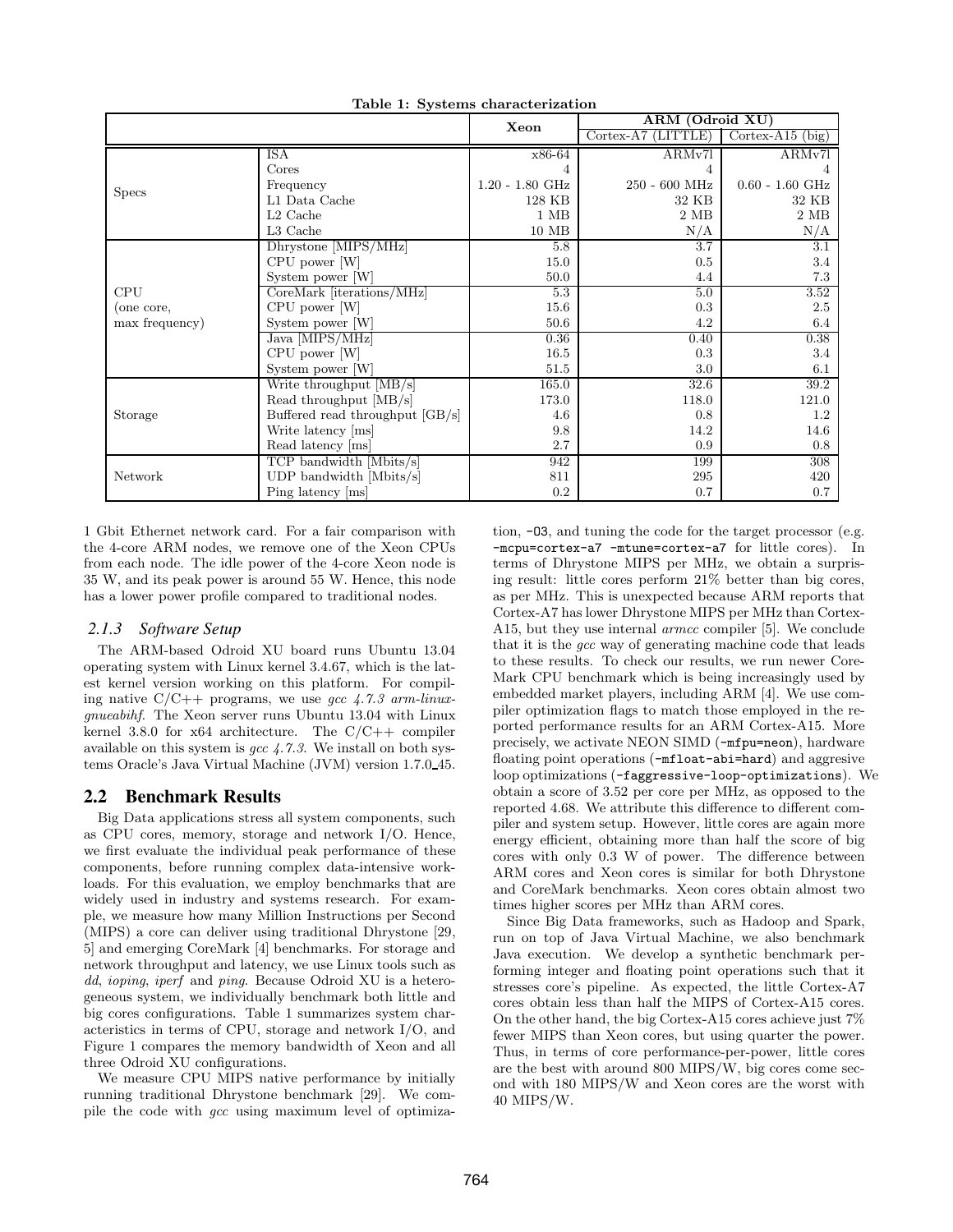

<span id="page-3-1"></span>Figure 1: Memory bandwidth comparison

To measure memory bandwidth we use pmbw 0.6.2 (Parallel Memory Bandwidth Benchmark) [\[7\]](#page-11-18). Figure [1](#page-3-1) plots the memory bandwidth of Xeon and the three ARM configurations, in log-log scale. When data fits into cache, Xeon has a bandwidth of 450 GB/s when using eight cores and 225 GB/s when using only four cores. The four Cortex-A15 cores have around ten times less bandwidth than Xeon, while Cortex-A7 cores have 20 times less. When accessing the main memory, the gap decreases. Main memory bandwidth for Cortex-A15 cores and Cortex-A7 cores is two and four times, respectively, less than Xeon's.

We measure storage I/O read and write throughput and latency using dd (version 8.20), and ioping (version 0.7), respectively. Write throughput when using big cores is four times worse than for Xeon node. When using little cores, the throughput is even smaller, suggesting that disk driver and file system have important CPU usage. Since modern operating systems tend to cache small files in memory, we also measured buffered read. The results are correlated with memory bandwidth values considering that only one core is used. For example, buffered read on big cores has 1.2 GB/s throughput, while the main memory bandwidth when using all four cores is 4.9 GB/s. One surprising result is that eMMC write latency is bigger even than traditional harddisk latency. This can be explained by the fact that (i) eMMC uses NAND flash which has big write latency and (ii) modern hard-disks have caches and intelligent controllers to hide the write latency.

Lastly, we measure networking subsystem bandwidth and latency using *iperf* (version 2.0.5) and *ping* (from *iputils*sss20101006 on Xeon and iputils-s20121221 on Odroid XU). We measure both TCP and UDP bandwidth since modern server software may use both. TCP bandwidth is three times lower on Odroid XU when using big cores and more than four times lower when using little cores. For UDP, the gap is smaller since ARM bandwidth is two and three times lower on big and little cores, respectively. On the one hand, the difference can be explained by the fact that we use an adapter connected through USB 3.0. Even if USB 3.0 has a theoretical bandwidth of 5 Gbit/s, the actual implementation can be much slower. Moreover, the communication path is longer, a fact shown by the three times bigger latency of Ondroid XU. On the other hand, the difference when using little and big cores is explained by the fact that

<span id="page-3-2"></span>

| Table 2: Workloads                     |                                    |                          |  |  |  |  |  |  |  |
|----------------------------------------|------------------------------------|--------------------------|--|--|--|--|--|--|--|
| Workload                               | Input Type                         | <b>Input Size</b>        |  |  |  |  |  |  |  |
| TestDFSIO                              | synthetic                          | 12 GB                    |  |  |  |  |  |  |  |
| Terasort                               | synthetic                          | 12 GB                    |  |  |  |  |  |  |  |
| Pi                                     |                                    | 16 Gsamples              |  |  |  |  |  |  |  |
| Kmeans                                 | Netflix                            | 4 GB                     |  |  |  |  |  |  |  |
| Wordcount                              | Wikipedia                          | 12 GB                    |  |  |  |  |  |  |  |
| Grep                                   | Wikipedia                          | 12 GB                    |  |  |  |  |  |  |  |
| TPC-C Benchmark                        | TPC-C Dataset                      | $12$ GB                  |  |  |  |  |  |  |  |
| TPC-H Benchmark                        | TPC-H Dataset                      | 2 GB                     |  |  |  |  |  |  |  |
| Shark Scan Query                       | Ranking                            | 21 GB                    |  |  |  |  |  |  |  |
| Shark Join Query                       | Ranking/UserVisit                  | 43 MB/1.3 GB             |  |  |  |  |  |  |  |
|                                        |                                    | 86 MB/2.5 GB             |  |  |  |  |  |  |  |
| Cluster under test<br>(Xeon/Odroid XU) | 1Gbps Ethernet<br>Serial interface | Controller system        |  |  |  |  |  |  |  |
| Yokogawa WT210<br>power meter          |                                    | <b>240V AC</b><br>outlet |  |  |  |  |  |  |  |

<span id="page-3-3"></span>Figure 2: Experimental setup

TCP/IP stack has significant CPU usage. Moreover, there are frequent context switches between user and kernel space which lower the overall system performance.

Summary. Our characterization shows that Odroid XU ARM-based platform has lower overall performance than a representative server system based on Intel Xeon processor. The ARM system is significantly vulnerable at memory level, with its only 2 GB of RAM and its four to twenty times lower memory bandwidth.

#### <span id="page-3-0"></span>3. MEASUREMENTS-DRIVEN ANALYSIS

#### 3.1 Methodology

We characterize Big Data execution on small nodes in comparison with traditional server-class nodes, by evaluating the performance of Hadoop Distributed File System (HDFS), Hadoop MapReduce and query processing frameworks such as MySQL and Shark. Our analysis is based on measuring execution time and total energy at cluster level.

We run well known MapReduce applications on Hadoop, the widely-used open-source implementation for MapReduce framework [\[20\]](#page-11-19). We use Hadoop 1.2.1 running on top of Oracle Java 1.7.0 45. We choose workloads that stress all systems components (CPU, memory, I/O) as described in Table [2.](#page-3-2) All workloads are part of Hadoop examples, except Kmeans which was adapted from PUMA benchmark suite [\[1\]](#page-11-12). For all workloads, except Pi and Kmeans, we use 12 GB input size such that, even when running on a 6-node cluster, each node processes 2 GB of data which cannot be accommodated by Odroid XU RAM. For Pi with 12 billion samples, execution time on Xeon nodes is too small, thus, we increase the input size to 16 billion samples. For Kmeans with 12 GB input, execution on Odroid XU takes too long, thus, we reduce the input size to 4 GB. For Wordcount and Grep, we use the latest dump of Wikipedia articles and trim it to 12 GB.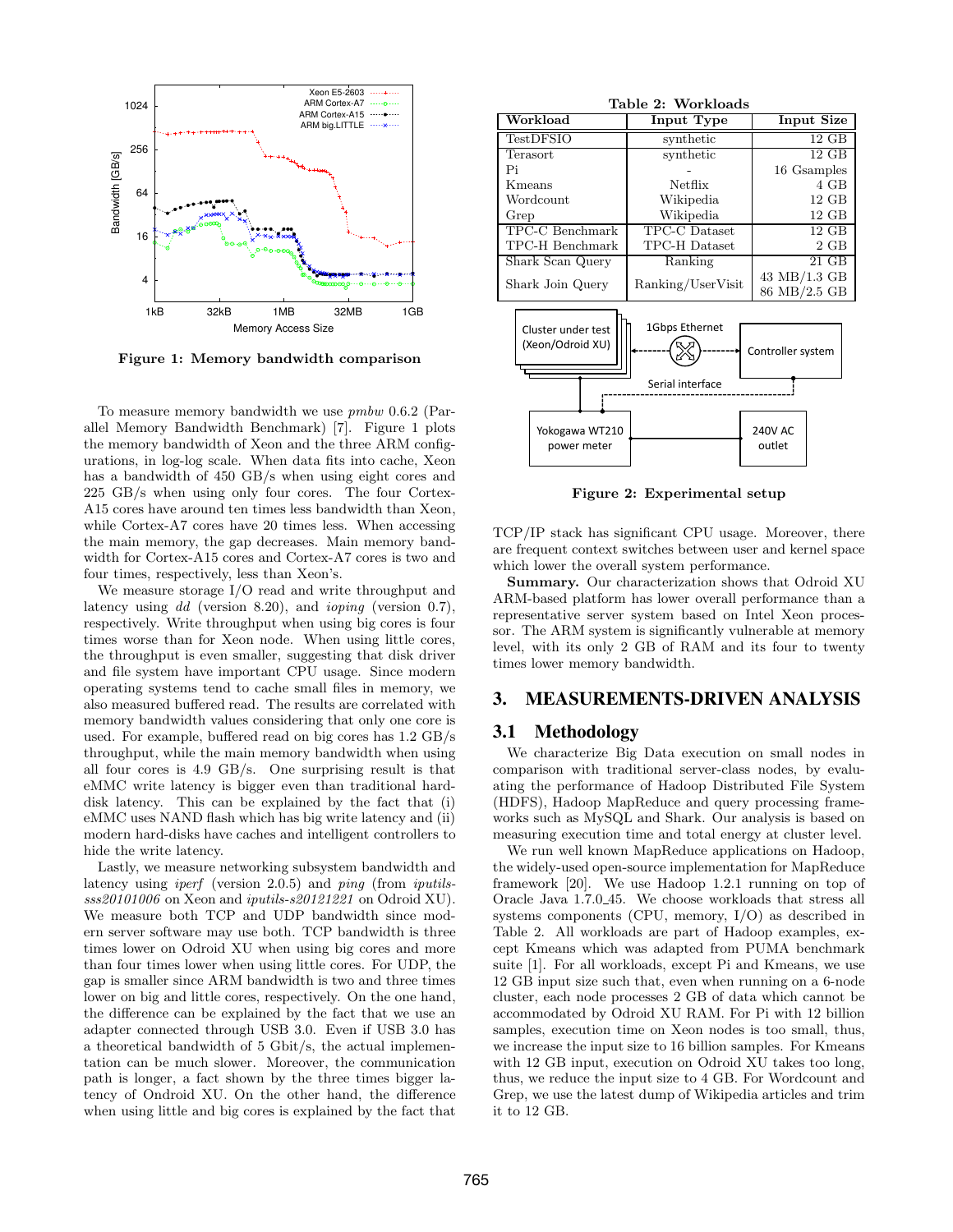

<span id="page-4-0"></span>Figure 3: HDFS performance

We evaluate disk-based query processing frameworks by running TPC-C [\[11\]](#page-11-20) and TPC-H [\[12\]](#page-11-21) benchmarks on MySQL (version 5.6.16). For TPC-C, we populate the database with 130 warehouses, which occupy about 12 GB of storage. We set the scale factor of TPC-H data generator to 2, thus creating 2 GB in total for all the 8 tables. To evaluate distributed, in-memory query processing, we choose scan and join queries from AMPLab Big Data Benchmark [\[3\]](#page-11-22) running on Shark [\[32\]](#page-11-23). We use Ranking and UserVisit datasets from S3 where the benchmark prepares datasets of different sizes. We use Shark 0.9.1 running on top of Oracle's Java 1.7.0 45.

We run the workloads on clusters of Odroid XU and Intel Xeon E5-2603-based nodes. For power and energy measurements, we use Yokogawa WT210 power monitor connected to cluster's AC input line. A controller system is used to start the benchmarks and collect all the logs. This setup is summarized in Figure [2.](#page-3-3) Since we want to analyze the behavior of Big Data applications and their usage of different subsystems, we use dstat tool (version 0.7.2) to log the utilization of CPU, memory, storage and network. All the experiments are repeated three times and the average values are reported. For Hadoop measurements on Xeon, the standard deviation (SD) is less than 10% and 16% of the average for time and energy respectively. On ARM nodes, the SD is less than 24% and 26% of the average for time and energy respectively. We observe that the biggest SD values are obtained by I/O-intensive workloads, such as TestDFSIO. On the other hand, CPU-intensive workloads have lower SDs. For example, some of the measurements for Pi have a SD of zero. For the query processing measurements, the SD on Xeon nodes is less than 9% and 6% of the average for time and energy respectively, while for ARM nodes it is less than 13% and 14%, respectively.

## 3.2 HDFS

HDFS is the underlying file system for many Big Data frameworks such as Hadoop, Hive, Spark, among others. We measure the throughput and energy usage of HDFS read



<span id="page-4-1"></span>Figure 4: MapReduce Pi estimator in Java and C++

and write distributed operations using Hadoop's TestDFSIO benchmark with 12 GB input. Figure [3](#page-4-0) plots the throughput, as reported by TestDFSIO, and measured energy consumption of write and read on single node and 6-node clusters. The throughput significantly decreases when writing on multiple nodes, especially for Xeon nodes. This decrease occurs because of HDFS replication mechanism, which, by default, replicates each block three times. The additional network and storage operations due to replication increase the execution time and lower the overall throughput. This observation is validated by the less visible degradation of throughput for read operation. The increasing execution time of write on multiple nodes leads to higher energy consumption, especially for Xeon nodes. On a 6-node cluster, the write throughput of Xeon is two times higher compared to ARM, but the energy usage is more than four times bigger. For read, Xeon's throughput is three times better that ARM's big.LITTLE, while the energy ratio is five. On ARM nodes with little cores, the execution times of HDFS write and read operations increase due to lower JVM performance. Hence, the energy consumption is higher compared to running on big and big.LITTLE configurations.

Summary. ARM big.LITTLE is more energy-efficient than Xeon when executing HDFS read and write operations, at the cost of 2-3 times lower throughput.

# <span id="page-4-2"></span>3.3 Hadoop

We evaluate time performance and energy-efficiency of Hadoop by running five widely used workloads, as shown in Table [2.](#page-3-2) We use default Hadoop settings, except that we set the number of slots to four such that it equals the number of cores on each node. Using this configuration, all workloads run without errors, except for Terasort and Kmeans which fail on Odroid XU due to insufficient memory. After experimenting with more alternative configurations, we found two that allow both programs to finish without failure. Firstly, we decrease the number of slots to two on Odroid XU. Secondly, we keep using four slots but limit the io.sort.mb to 50 MB, half of its default value. These two settings have different effects on the two programs. For example, on 4 node cluster, Terasort running on two slots is 10-20% faster than using a limited io.sort.mb. This result is due to the fact that Terasort is data-intensive, hence, it benefits less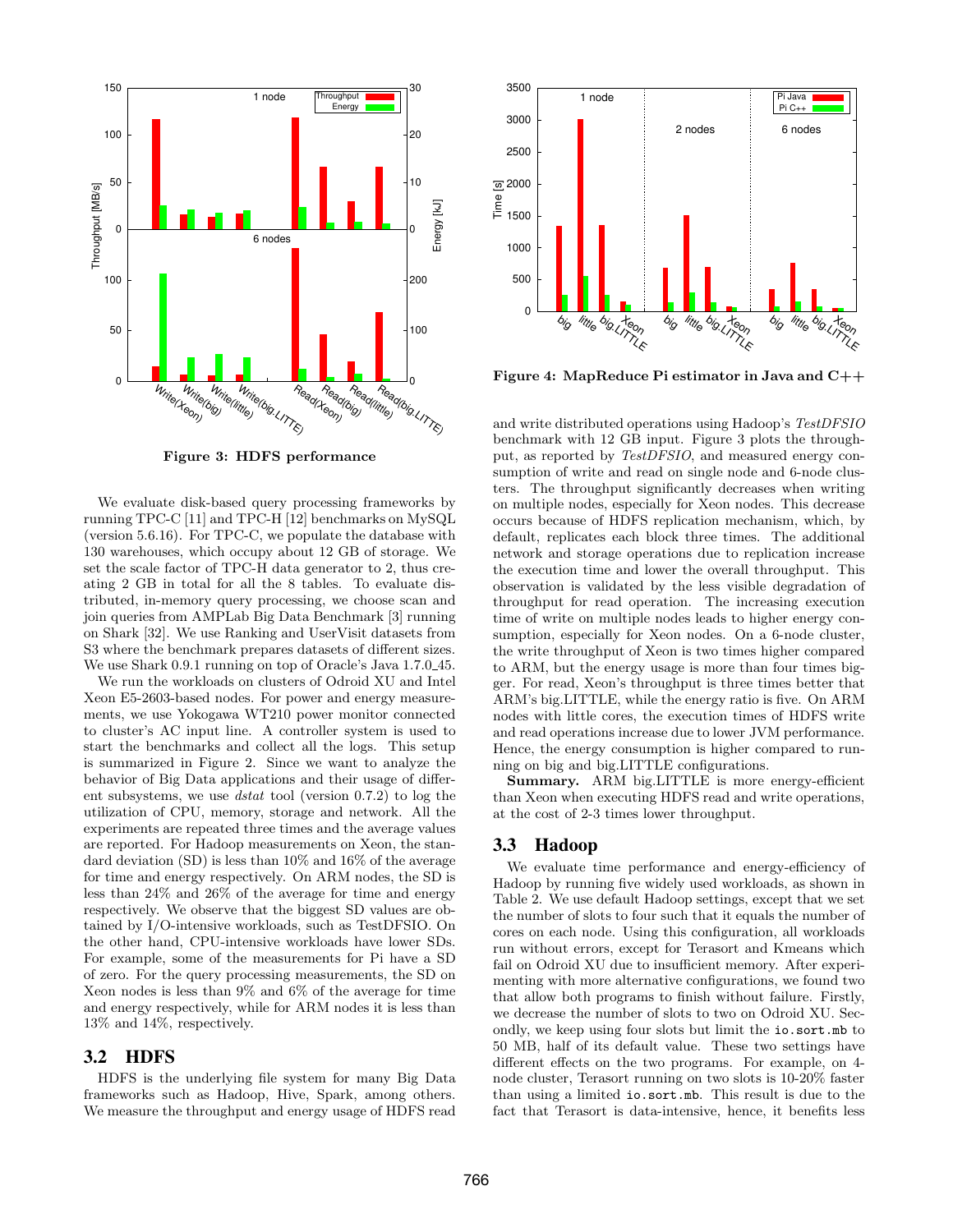

<span id="page-5-1"></span><span id="page-5-0"></span>Figure 6: Xeon-ARM performance equivalence

form using more cores but having limited memory buffer. On the other hand, Kmeans benefits more from running on four slots, being 20% faster on big cores and 35% faster on little cores, compared to running on two slots. Kmeans is a CPU-intensive workload executing a large number of floating point operations in both map and reduce phases. Thus, it benefits from running on higher core counts. In the remainder of this paper, we present the results on two slots for Terasort, and on four slots with io.sort.mb of 50 for Kmeans, when running on ARM big.LITTLE nodes.

When running the experiments, we observe low performance of Pi on Odroid XU. Compared to Xeon, Pi on big and big.LITTLE runs 7-9 times slower, and on little cores up to 20 times slower. This is surprising because Pi is CPUintensive and we show in Section [2](#page-1-0) that the performance ratio between Xeon and ARM cores is at most five. We further investigate the cause of this result. Firstly, we profile Task-Tracker execution on Odroid XU. We observed that JVM spends 25% of the time in \_\_udivsi3. This function emulates 32-bit unsigned integer division in software, although the Exynos 5410 SoC on Odroid XU board supports UDIV hardware instruction. But other SoCs may not implement this instruction, since it is defined as optional in ARMv7-A ISA [\[6\]](#page-11-24). Thus, JVM uses the safer approach of emulating it in software. Secondly, we port  $Pi$  in  $C++$  and run it using Hadoop Pipes mechanism. We use the same gcc compilation flags as for native benchmarks in Section [2.](#page-1-0) The comparison between Java and C++ implementations is shown in Figure [4.](#page-4-1) Compared to original Java version,  $C++$  imple-



<span id="page-5-2"></span>Figure 7: MapReduce on 6-node cluster

mentation is around five times faster on ARM nodes and only 1.2 times faster on Xeon-based nodes. With this minor software porting, we obtain a significant improvement in execution time which leads to energy savings, as we further show. In the remainder of this section, we shall show the results for both Pi Java and Pi C++ implementations.

We present time and energy performance of the six workloads on Xeon and ARM clusters. First, since scalability is a main feature of MapReduce framework, we investigate how Hadoop scales on clusters of small nodes. We show time scaling in log scale on four cluster sizes in Figure [5.](#page-5-0) All workloads exhibit sublinear scaling on both Intel and ARM nodes, which we attribute to housekeeping overheads of Hadoop when running on more nodes. When the overheads dominate the useful work, the scaling degrades. For Pi workload running on six nodes there is too little useful work for mappers to perform, hence, there is not much improvement in the execution time on both types of servers. On the other hand, Kmeans and Grep exhibit higher speedup on the 6-node ARM cluster compared to Xeon because the slower ARM cores have enough CPU-intensive work to perform.

Secondly, Figure [6](#page-5-1) shows how many ARM-based nodes can achieve the execution time of one Xeon node. We select ARM big.LITTLE configuration which exhibits the closest execution time compared to one Xeon. For Wordcount, the difference between six ARM nodes and one Xeon node is large, and thus, we estimate based on the scaling behavior that eight ARM nodes exhibit a closer execution time.

Thirdly, Figure [7](#page-5-2) shows the time, power and energy of 6-node clusters using log scale. Based on the energy usage, the workloads can be categorized into three classes:

- Pi Java and Kmeans execution times are much larger on ARM compared to Xeon. Both workloads incur high CPU usage on ARM, which results in high power usage. The combined effect is a slightly higher energy usage on ARM nodes.
- Pi C++ and Grep exhibit a much smaller execution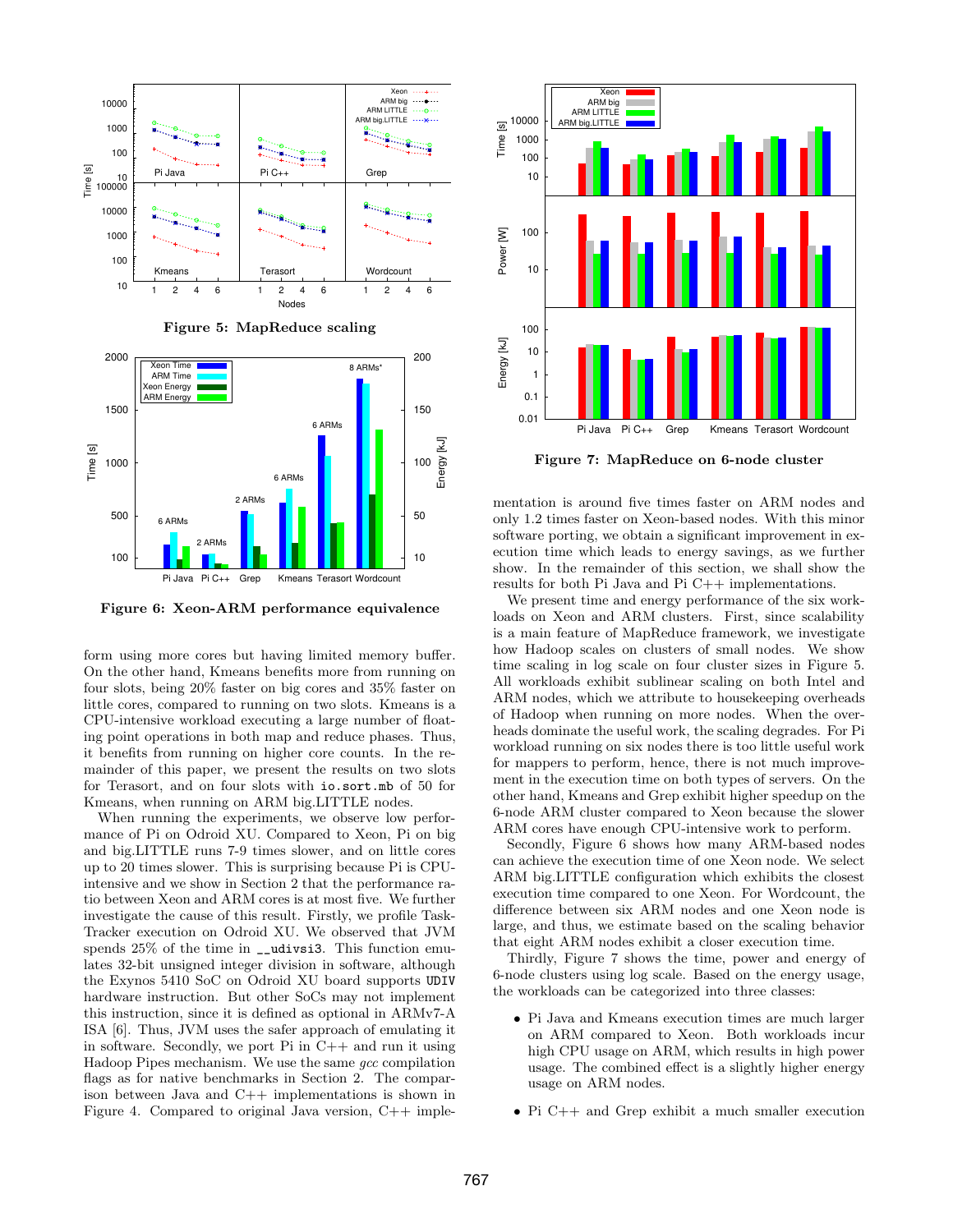|           |                        | Xeon |          |      | ARM (Odroid XU) |                   |                 |      |      |            |      |      |      |      |      |          |      |
|-----------|------------------------|------|----------|------|-----------------|-------------------|-----------------|------|------|------------|------|------|------|------|------|----------|------|
| Workload  | Unit                   |      |          | big  |                 |                   | $_{\rm LITTLE}$ |      |      | big.LITTLE |      |      |      |      |      |          |      |
|           |                        |      |          |      |                 |                   |                 |      |      |            | ◢    | 4    | 6    |      |      |          |      |
| Pi Java   | $M$ samples/J          | 1.44 | 1.58     | 0.88 | 0.63            | 0.68              | 0.60            | 0.60 | 0.56 | 0.78       | 0.83 | 0.80 | 0.58 | 0.67 | 0.60 | $0.61\,$ | 0.57 |
| $Pi C++$  | M <sub>samples/J</sub> | 2.51 | 1.89     | 0.04 | 0.71            | 3.23              | 3.03            | 2.95 | 2.64 | 4.56       | 4.37 | 4.01 | 2.78 | 3.33 | 2.95 | 2.78     | 2.56 |
| Grep      | MB/J                   | 0.56 | $0.46\,$ | 0.27 | 0.21            | 1.03 <sub>1</sub> | 0.93            | 0.92 | 0.92 | 1.47       | 1.34 | 1.31 | 1.27 | .03  | 0.93 | 0.86     | 0.92 |
| Kmeans    | MB/J                   | 0.50 | 0.41     | 0.25 | 0.22            | 0.21              | 0.19            | 0.19 | 0.20 | 0.28       | 0.25 | 0.23 | 0.23 | 0.21 | 0.19 | 0.18     | 0.20 |
| Terasort  | MB/J                   | 0.28 | 0.22     | 0.15 | 0.14            | 0.31              | 0.25            | 0.30 | 0.27 | 0.35       | 0.28 | 0.35 | 0.30 | 0.32 | 0.25 | 0.30     | 0.27 |
| Wordcount | MB/J                   | 0.17 | 0.14     | 0.09 | 0.08            | 0.12              | 0.11            | 0.10 | 0.09 | 0.18       | 0.16 | 0.12 | 0.10 | 0.12 | 0.11 | $0.10\,$ | 0.10 |

<span id="page-6-0"></span>Table 3: MapReduce Performance-to-power Ratio

time gap. Both are CPU-intensive and have high power usage, but overall, their energy usage is significantly lower on ARM.

• Wordcount and Terasort are I/O-intensive workloads, as indicated by lower power usage on ARM compared to the other workloads. They obtain better execution time on Xeon due to higher memory and storage bandwidths. However, time improvement does not offset the higher power usage of Xeon, therefore, energy on ARM is lower.

Summary. We sum up by showing the performance-topower ratio (PPR) of all workloads on all cluster configurations as a heat-map in Table [3.](#page-6-0) PPR is defined as the amount of useful work performed per unit of energy. For workloads that scan all input, we compute the PPR as the ratio between input size and energy. For Pi, the input file contains the number of samples to be generated during the map phase. Hence, we express the PPR as millions of samples (Msamples) per unit of energy. Higher (green) PPR represents a more energy-efficient execution. In correlation with our classification, Pi Java and Kmeans exhibit better PPR on Xeon, while all other workloads have the highest PPR on ARM little cores. As indicated in Table [3,](#page-6-0) 1-node cluster achieves maximum PPR because there is no communication overhead and fault-tolerance mechanism as on multi-node clusters.

# 3.4 Query Processing

# *3.4.1 MySQL*

To show the performance of OLTP and OLAP workloads on Odroid XU and Xeon nodes, we run TPC-C (for OLTP) and TPC-H (for OLAP) benchmarks on MySQL, the widelyused database system in both academia and industry. We use the default MySQL configuration and conduct the experiments on a single node cluster. Input dataset settings are shown in Table [2.](#page-3-2)

## *3.4.1.1 TPC-C Benchmark.*

TPC-C workload is data-intensive and mostly incurs random data access with 1.9:1 read-to-write ratio [\[9\]](#page-11-25). In TPC-C benchmark experiment, we tune the configuration by modifying the number of simultaneous connections to achieve the best throughput and response time on each type of server. Hence, we set one connection on ARM server and 64 connections on Xeon server. We summarize TPC-C results in Table [4](#page-6-1) and plot cumulative distribution function (CDF) of response time in Figure [8,](#page-6-2) from which we can see that TPC-C throughput (tmpC) on Xeon is more than two times higher than on each Odroid XU configuration, while the transactions response time (RT) is similar on Xeon and

#### <span id="page-6-1"></span>Table 4: TPC-C performance

| <b>System</b>  | tpmC  | 90th-Percentile/<br>Max RT [s] | $\rm{RT} < 5 \rm{s}$ | Average<br>Power [W] |
|----------------|-------|--------------------------------|----------------------|----------------------|
| Xeon           | 315.5 | 2.75/6.6                       | 99.6%                | 38.2                 |
| ARM big        | 125.1 | 4.2/7.1                        | 93.2%                | 4.9                  |
| ARM LITTLE     | 112.1 | $8.2/\overline{16.5}$          | 33.4%                | 4.2                  |
| ARM big.LITTLE | 130.8 | /7.3                           | $98.4\%$             | 4.9                  |



<span id="page-6-2"></span>Figure 8: MySQL TPC-C CDF of response time

ARM big/big.LITTLE. On ARM little cores, however, response time performance is about two times worse. Our key observations are:

- Although storage read latency on Odroid XU is about 3.5 times lower than on Xeon, file system cache hides this, and, Xeon's lower memory latency leads to better response time.
- Write performance is affected by 1.5 times higher storage write latency on Odroid XU, as shown in Table [1.](#page-2-0)

Nevertheless, average power consumption of Xeon is around ten times higher than Ordoid XU, compared to only two times throughput performance gain.

#### *3.4.1.2 TPC-H Benchmark.*

TPC-H queries are read-only, I/O bounded, and represent the most common analytics scenarios in databases. We run all 22 queries of TPC-H benchmark, and attempt to eliminate experimental variations by flushing file system cache before running each query. We plot the TPC-H time performance and energy usage for both Xeon and ARM in Figure [9.](#page-7-0) We observe two opposing performance results for different queries.

• For scan-based queries (e.g.  $Q1$ ,  $Q6$ ,  $Q12$ ,  $Q14$ ,  $Q15$ , Q21) and long-running queries with a large working set (e.g. Q9, Q17 and Q20), Xeon performs 2 to 5 times better than all three ARM configurations. This behavior is due to higher read throughput and larger memory on Xeon node. Moreover, the higher amount of free memory used as file cache can significantly reduce read latency in subsequent accesses.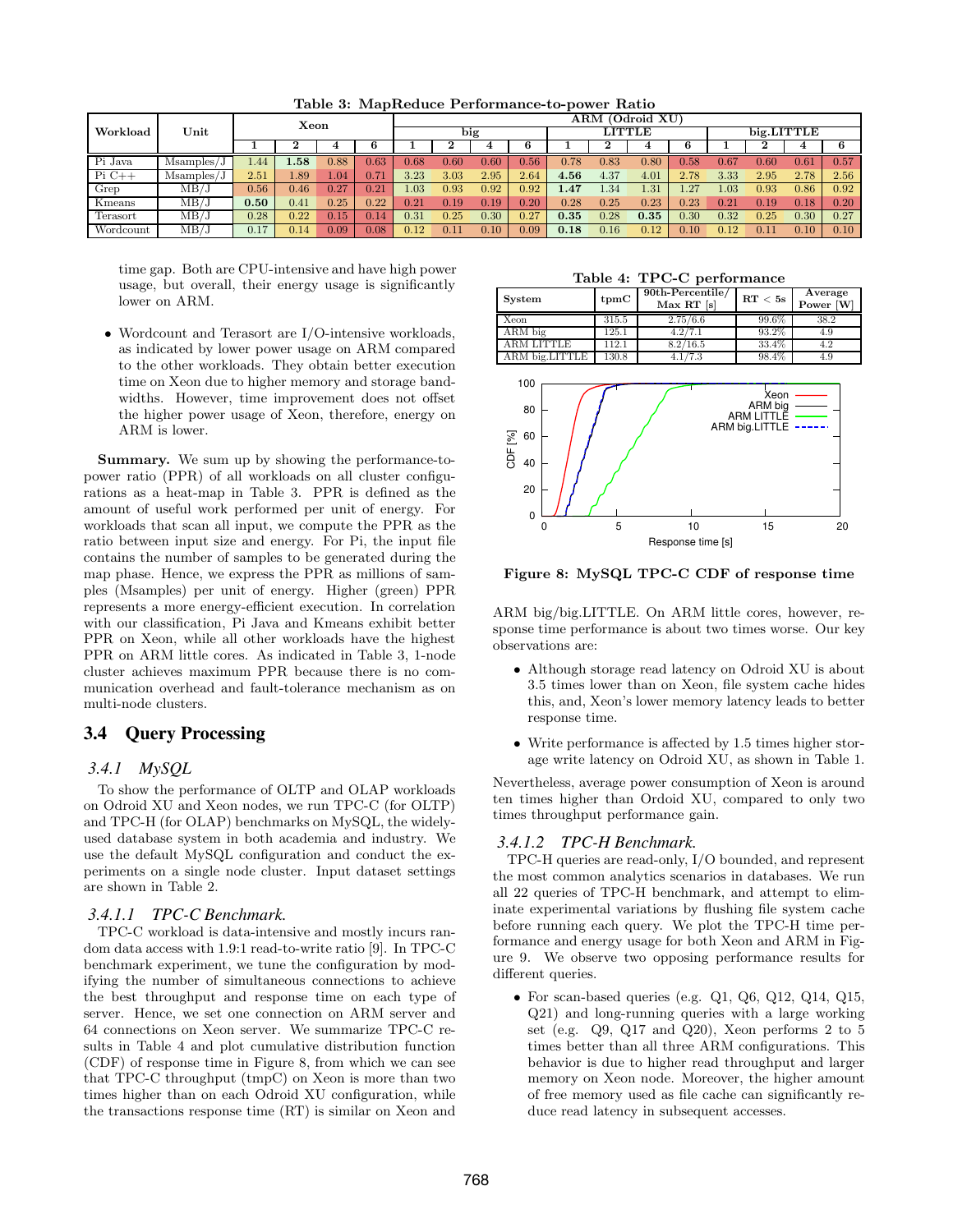

<span id="page-7-0"></span>Figure 9: MySQL TPC-H performance



<span id="page-7-1"></span>Figure 10: Shark scan query performance

• For random access queries with small working set (e.g. Q3, Q5, Q7, Q8, Q11, Q16, Q19, Q22), ARM has 1.2–6.9 times better performance, which we mainly attribute to lower read latency of Odroid XU flash-based storage.

Summary. In terms of energy, Xeon node consumes 1.4 to 44 times more than ARM-based node. Overall, the energy-efficiency of ARM executing queries is higher compared to traditional Xeon.

#### *3.4.2 Shark*

We investigate the performance of in-memory Big Data analytics using Shark framework [\[32\]](#page-11-23). This is an open source distributed SQL query engine built on top of Spark [\[33\]](#page-11-26), a distributed in-memory processing framework. With the increasing velocity of Big Data analytics, Shark and Spark are increasingly used because of their low-latency and faulttolerance. In this experiment, we evaluate the performance of scan and join queries. We list the scan query:

```
SELECT pageURL, pageRank
FROM rankings WHERE pageRank > X
```
and join query:



<span id="page-7-2"></span>Figure 11: Shark join query performance

```
SELECT sourceIP, totalRevenue, avgPageRank FROM
  (SELECT sourceIP,
          AVG(pageRank) as avgPageRank,
          SUM(adRevenue) as totalRevenue
   FROM Rankings AS R, UserVisits AS UV
   WHERE R.pageURL = UV.destURL
     AND UV.visitDate BETWEEN Date('1980-01-01')
     AND Date('X')
   GROUP BY UV.sourceIP)
```
ORDER BY totalRevenue DESC LIMIT 1

from the Big Data Benchmark provided by AMPLab [\[3\]](#page-11-22). We set cache size of Shark at 896 MB for both types of nodes to leave enough memory for other processes, such as Spark master, worker, and HDFS daemons, on Odroid XU. To show the potential of unrestricted system, we conduct an experiment with Spark cache set to 5 GB on Xeon node. We observe that for scan query, cache size does not affect the performance, hence, we present the results with identical cache size configuration. For join query, we use two datasets as shown in Table [2.](#page-3-2) We choose these two sets to investigate three scenarios: (i) both servers have enough memory, (ii) Xeon has enough memory while ARM does not, (iii) both servers do not have enough memory. These scenarios cover memory management issues in modern database sys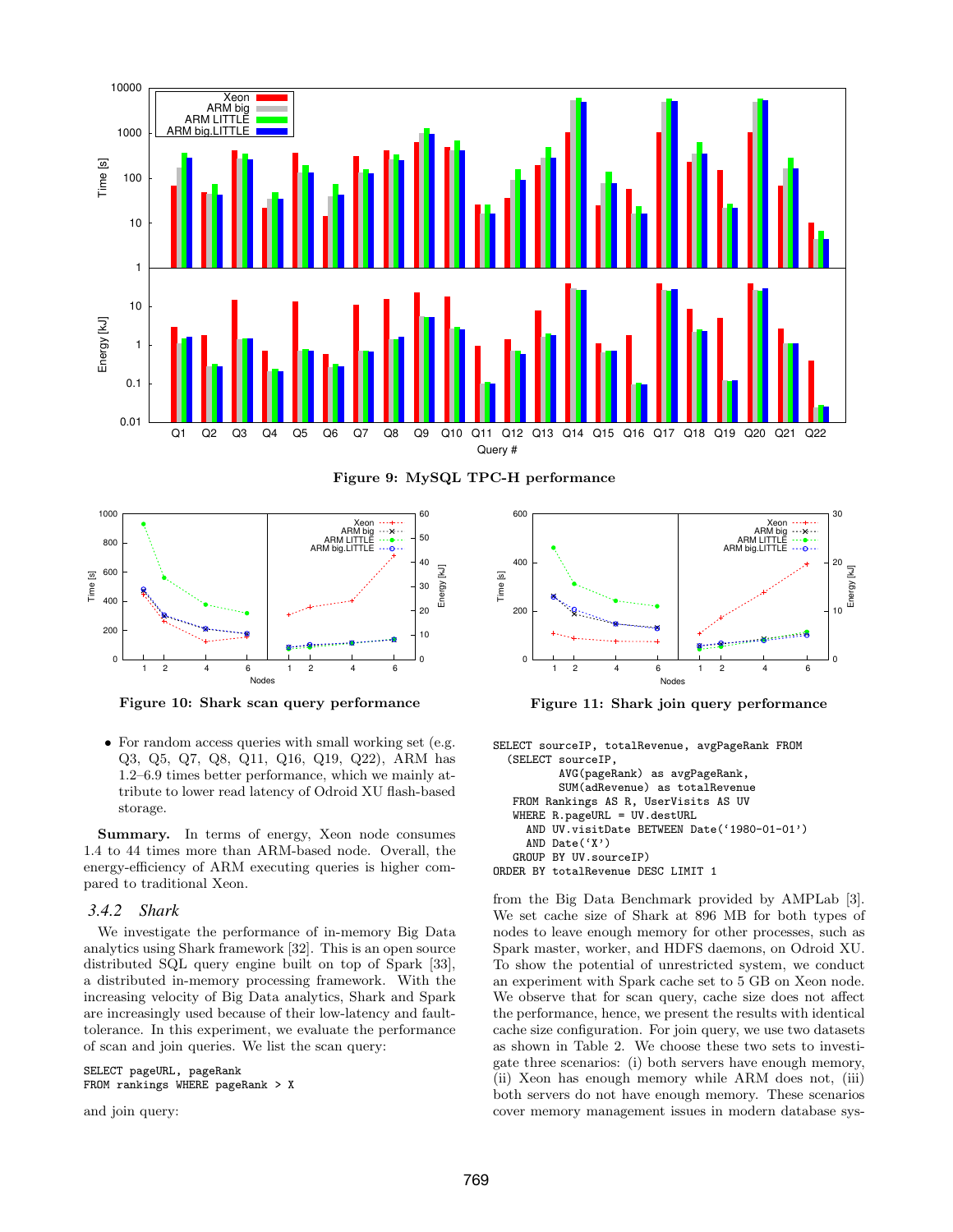tems [\[34\]](#page-11-27). The join query is both memory and I/O bounded, as the smaller table is usually used to build an in-memory structure and the other table is scanned once from the storage. The in-memory structure is either a hash table for hash join implementation, or a table kept in memory for nested join implementation. Moreover, Spark swaps data between memory and disk, thus, it benefits from larger cache sizes. The results for scan query are shown in Figure [10.](#page-7-1) For join query, we only plot the third scenario in Figure [11](#page-7-2) due to space limitation. Based on these results, we formulate the following comments.

- For scan query, ARM big and big.LITTLE are just 1.1-1.7 times slower than Xeon, but more than three times better in energy usage. ARM little cores are twice slower, but more than four times better in energy usage. Therefore, in terms of PPR, ARM is much better for this kind of query.
- For join query, when both types of server nodes have enough cache, ARM big/big.LITTLE are about 2–4 times slower than Xeon node, and 1–3.6 times better in energy usage. ARM LITTLE is 3–7 times slower than Xeon at runtime, and just 1.5–2.9 times better in energy usage.
- For join query, when both servers do not have enough cache, runtime and energy ratios are slightly decreasing. For runtime, ARM is slower by up to 2.4 times on big and big.LITTLE, and 4.2 times on little cores. However, ARM has up to 4 times better energy usage, meaning a better PPR compared to Xeon. This happens because Xeon has to read data from storage, hence, it does not benefit from its much higher memory bandwidth.
- For join query, when Xeon node has enough memory, runtime gap increases, leading to high energy usage on ARM. The ratio between Xeon and ARM energy usage is between 1.4 and 2.5, thus, increasing the PPR of traditional server systems.

Summary. We conclude that ARM has much better energy efficiency when processing I/O bounded scan queries. Nevertheless, for memory and I/O bounded join queries, traditional servers are more suitable because of larger memory and higher memory and I/O bandwidths.

## <span id="page-8-0"></span>4. TCO ANALYSIS

We analyze the total cost of ownership (TCO) of executing Big Data applications on emerging low-power ARM servers, in comparison with traditional x86-64 servers. We derive lower and upper bounds for per hour cost of CPU- and I/O-intensive workloads on a single nodes. We consider Pi and Terasort as representatives for CPU- and I/O-intensive workloads, respectively, as discussed in Section [3.3.](#page-4-2) Moreover, we use execution time and energy results of Pi C++ implementation because it better exploits ARM nodes.

Throughout this section we use a series of notations and default values as summarized in Table [5.](#page-8-1) All costs are expressed in US dollars. The values in Table [5](#page-8-1) are either based on our direct measurements or taken from the literature, as indicated <sup>[2](#page-8-2)</sup>. For example, we assume three years of typical

<span id="page-8-2"></span> $2$ Listed values are marked with  $*$  if they are taken from the literature, with  $+$  if they are based on our measurements, and with  $#$  if they represent output values.

<span id="page-8-1"></span>Table 5: TCO notations and values

| <b>Notation</b> | Value             | Description                    |
|-----------------|-------------------|--------------------------------|
| $C_{s, Xeon}$   | $^+$<br>\$1100    | cost of Xeon-based server node |
| $C_{s,ARM}$     | $$280$ +          | cost of ARM-based server node  |
| $T_{s}$         | $3$ years $*$     | server lifetime                |
| $U_l$           | $10\%$ *          | low server utilization         |
| $U_h$           | $75\%$ *          | high server utilization        |
| $C_d$           | #                 | datacenter total costs         |
| $T_d$           | 12 years          | datacenter lifetime            |
| $C_p$           | #                 | electricity total costs        |
| $C_{ph}$        | *                 | electricity cost per hour      |
| $P_a$           | $^{+}$            | average server power           |
| $P_{p,Xeon}$    | $55W +$           | Xeon-based node peak power     |
| $P_{p,ARM}$     | $16 \mathrm{W}$ + | ARM-based node peak power      |
| $P_{i,Xeon}$    | $35$ W $^+$       | Xeon-based node idle power     |
| $P_{i,ARM}$     |                   | ARM-based node idle power      |

server lifetime and 12 years lifetime for a datacenter [\[15\]](#page-11-14). For typical server utilization, we consider a lower bound of 10%, typical for cloud servers [\[21\]](#page-11-28), and an upper bound of 75% as exhibited by Google datacenters [\[15\]](#page-11-14).

The cost of electricity is a key factor in the overall datacenter costs. But electricity price is not the same all-over the world. Thus, we consider more alternatives for servers' location and electricity price [\[30\]](#page-11-29). Among these alternatives, we select a lower bound of 0.024 \$/kWh (price of electricity in Russia) and an upper bound of 0.398 \$/kWh (price in Australia). Although we acknowledge that datacenter location may also influence equipment, hosting and manpower costs, throughout this study we consider only the difference in electricity price.

## 4.1 Marginal Cost

We begin by describing a simple cost model which incorporates equipment and electricity costs. This model estimates the marginal cost of self-hosted systems, being suitable for small, in-house computing clusters. Total cost is

$$
C = C_s + C_p \tag{1}
$$

where electricity cost for server lifetime period is:

$$
C_p = T_s \cdot C_{ph} \cdot (U \cdot P_a + (1 - U) \cdot P_i)
$$
 (2)

We further investigate the effects of server utilization and idle power on marginal cost. As we define lower and upper bounds for server utilization, there are two scenarios for evaluating electricity costs. Firstly, given a low Xeon server utilization of 10% and the execution times of Pi and Terasort workloads on Xeon and ARM nodes, we obtain two ARMbased server utilizations. For Pi, ARM server exhibits 20% utilization, while for Terasort, the utilization increases to almost 50%. Secondly, given the upper bound of 75% for Xeon server utilization, we obtain over 100% utilization for ARM server. Thus, we must employ more than one ARM server to execute the workload of one Xeon. We use server substitution ratios derived in Section [3.3](#page-4-2) and depicted in Figure [6.](#page-5-1) For CPU-intensive Pi, we use two ARM servers with 82% utilization to achieve the performance of one Xeon server. For I/O-intensive Terasort, we use six ARM servers with 86% utilization to execute the same workload as one 75% utilized Xeon. The six ARM servers occupy less space than one rack-mounted traditional server but may have a higher equipment cost. We present the results for both scenarios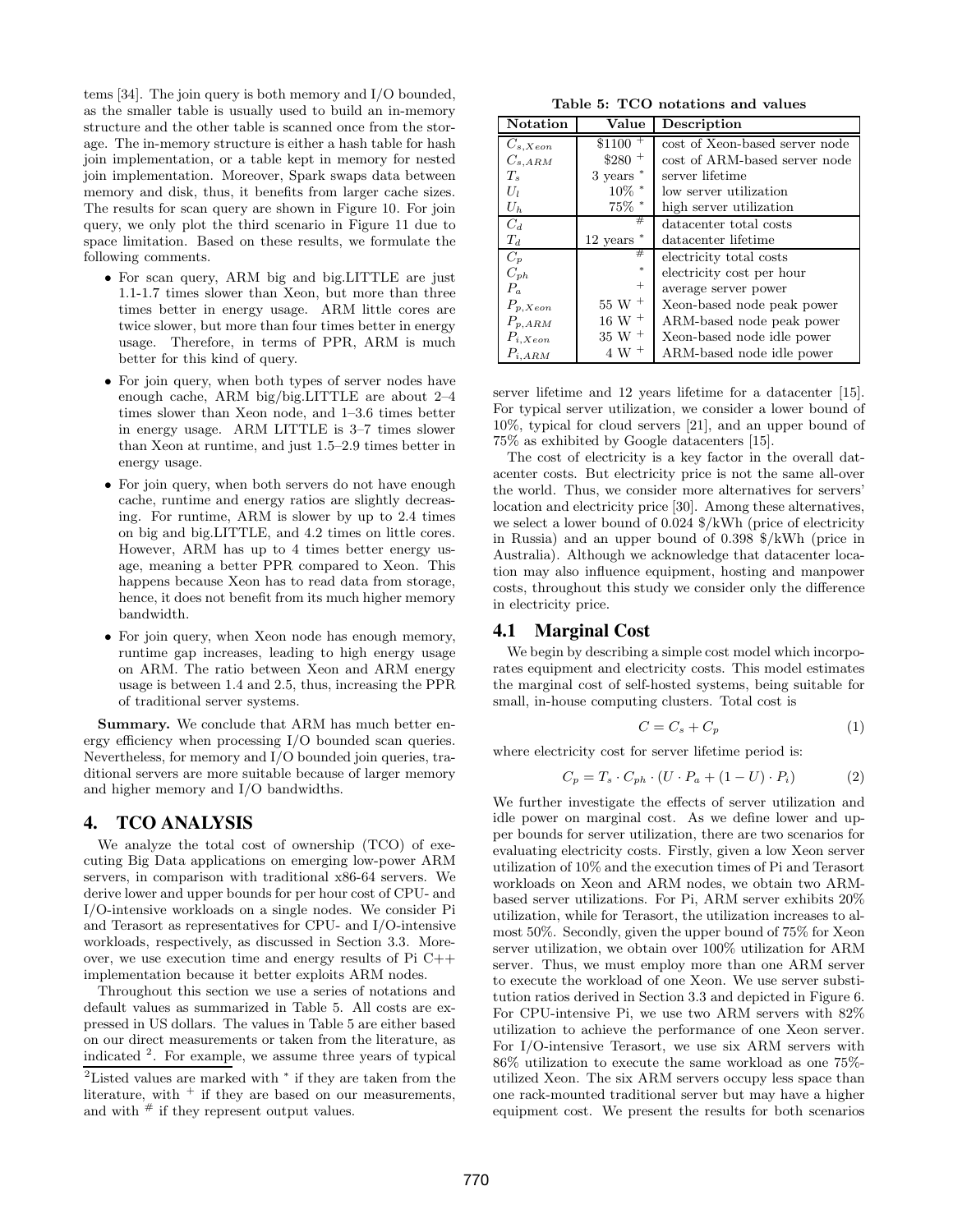Table 6: Effect of server utilization on marginal cost

<span id="page-9-0"></span>

|             | ravie v.          | Effect of set ver utilization on marginal cos |        |       |                          |       |                          |
|-------------|-------------------|-----------------------------------------------|--------|-------|--------------------------|-------|--------------------------|
|             | Job               | Utilization                                   | Server |       | Min cost $[\frac{6}{h}]$ |       | $Max cost$ [ $\lambda$ ] |
|             | type              | ratio [%]                                     | ratio  | Xeon  | ARM                      | Xeon  | $\mathbf{ARM}$           |
|             | $CPU-int.$        | 10:20                                         | 1:1    | 0.043 | 0.011                    | 0.044 | 0.013                    |
|             | $I/O\text{-}int.$ | 10:49                                         | 1:1    | 0.043 | 0.011                    | 0.056 | 0.013                    |
|             | CPU-int.          | 75:82                                         | 1:2    | 0.043 | 0.022                    | 0.060 | 0.031                    |
|             | $I/O-int.$        | 75:86                                         | 1:6    | 0.043 | 0.065                    | 0.059 | 0.079                    |
|             | 0.1               | with idle power<br>no idle power              |        |       | high utilization         |       |                          |
|             | 0.08              | low utilization                               |        |       |                          |       |                          |
| Cost [\$/h] | 0.06              |                                               |        |       |                          |       |                          |
|             | 0.04              |                                               |        |       |                          |       |                          |

as cost per hour in Table [6.](#page-9-0) For low utilization, the cost per hour of ARM is almost four times lower compared to Xeon. Moreover, CPU- and I/O-intensive jobs have the same cost. On the other hand, the cost of highly utilized servers is slightly higher. Surprisingly, for I/O-intensive jobs, ARM incurs up to 50% higher cost because six ARM servers are

<span id="page-9-1"></span>Figure 12: Effect of idle power on marginal cost

**Xeon, ChU-int. ARM, CRU-int.** Xeon, Iro-int. ARM, I/O-int.

required to perform the work of one Xeon. Next, we investigate the influence of idle power, as a key factor in total electricity costs. This influence may be alleviated by employing energy-saving strategies, such as All-In Strategy [\[17\]](#page-11-7). This strategy assumes that servers can be inducted to a low-power state during inactive periods. At certain intervals, they are woken-up to execute the jobs, and afterwards put back to sleep. In reality, servers consume a small amount of power in deep-sleep or power-off mode and may incur high power usage during wake-up phase. However, we assume that during inactive periods servers draw no power, and perform the study on both utilization scenarios described above. With these assumptions, the influence of idle power is more visible on low-utilized Xeon servers, as shown in Figure [12.](#page-9-1) In this case, putting Xeon servers to sleep can reduce hourly cost by 22%. For ARM servers, cost reduction is 6–10% since idle power is much lower. At high utilization, the reductions are smaller because the servers are active most of the time.

# 4.2 TCO

 $\Omega$ 

**Xeon, Chu, int. ARM, CRU-int.** Xeon, IIO-int. ARM, I/O-int.

0.02

We analyze a more complex TCO model which includes datacenter costs. We use Google TCO calculator which implements the model described in [\[15\]](#page-11-14). For this model, total cost is

<span id="page-9-3"></span>
$$
C = C_d + C_s + C_p \tag{3}
$$

We conduct our study based on the following assumptions regarding all three components of the TCO model. Firstly,

<span id="page-9-4"></span>

|  |  |  | Table 7: Effect of server utilization on TCO |  |  |
|--|--|--|----------------------------------------------|--|--|
|--|--|--|----------------------------------------------|--|--|

| Job                           | Utilization | Server |       | Min cost $\left[\frac{8}{h}\right]$ |       | Max cost $\left \frac{1}{2}\right $ |
|-------------------------------|-------------|--------|-------|-------------------------------------|-------|-------------------------------------|
| type                          | ratio [%]   | ratio  | Xeon  | $_{\rm{ARM}}$                       | Xeon  | A R.M                               |
| CPU-int.                      | 10:20       | 1:1    | 0.066 | 0.018                               | 0.086 | 0.025                               |
| $I/O-int.$                    | 10:49       | 1:1    | 0.066 | 0.017                               | 0.085 | 0.021                               |
| $\overline{\text{CPU}}$ -int. | 75:82       | 1:2    | 0.066 | 0.035                               | 0.086 | 0.051                               |
| $I/O-int.$                    | 75:86       | 1:6    | 0.066 | 0.104                               | 0.085 | 0.127                               |



<span id="page-9-2"></span>Figure 13: Costs per month

datacenter costs include capital and operational expenses. Capital expenses represent the cost for designing and building a datacenter. This cost depends on datacenter power capacity, and it is expressed as price per Watt. We use a default value of 15 \$/W as in [\[15\]](#page-11-14). Operational expenses represent the cost for maintenance and security, and depend on datacenter size which, in turn, is proportional to its power capacity. We use a default value of 0.04 \$/kWmonth [\[15\]](#page-11-14). Secondly, for server costs, beside the equipment itself, there are operational expenses related to maintenance. These expenses are expressed as overhead per Watt per year. We use the default value of 5% for both types of servers. Moreover, for building a real datacenter, the business may take loan. The model includes the interest rate for such a loan. We use a value of 8% per year, although for building a datacenter with emerging ARM systems this rate may be higher due to potential risk associated with this emerging server platform. Thirdly, electricity expenses are modeled based on the average power consumption. In addition, the overhead costs, such as those for cooling, are expressed based on the Power Usage Effectiveness (PUE) of the servers. For the employed Xeon servers, we use the lowest PUE value of 1.1 representing the most energy-efficient Google servers [\[15\]](#page-11-14). For ARM servers, we use a higher PUE of 1.5 to incorporate less energy-efficient power supply and the power drawn by the fan, which is up to 1.5 W and represents ∼10% of the 16 W peak power.

In Figure [13](#page-9-2) we present TCO values for high utilization scenario. We show these values as break-down of monthly cost into datacenter, server equipment and power costs, as defined in Equation [3.](#page-9-3) The cost is dominated by equipment expenses. For I/O-intensive workloads, equipment and power expenses of the six ARM nodes make low-power servers more expensive than traditional Xeon. We summarize TCO values for both utilization scenarios in Table [7.](#page-9-4)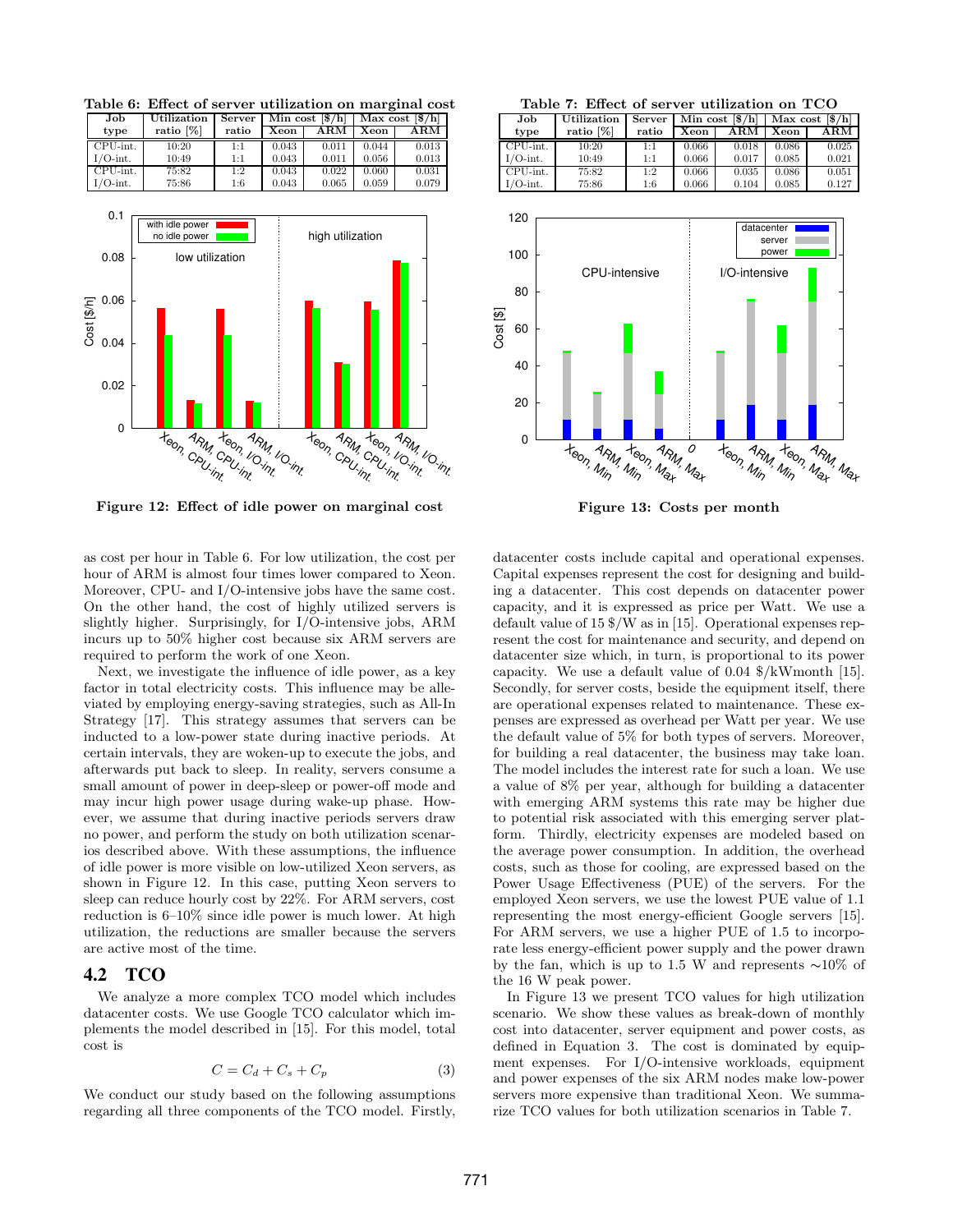# <span id="page-10-0"></span>5. RELATED WORK

Related work analyzing energy efficiency of Big Data execution focuses mostly on traditional x86/x64 architecture, with some projects considering heterogeneous clusters of low-power Intel Atom and high-performance Intel Xeon processors [\[8,](#page-11-10) [1,](#page-11-12) [31,](#page-11-2) [24\]](#page-11-11). More generally, the related work can be classified in two categories: energy-proportionality studies [\[19,](#page-11-6) [17,](#page-11-7) [26,](#page-11-9) [10\]](#page-11-8) and building blocks for energy-efficient servers  $[8, 16, 31, 24, 27]$  $[8, 16, 31, 24, 27]$  $[8, 16, 31, 24, 27]$  $[8, 16, 31, 24, 27]$  $[8, 16, 31, 24, 27]$ , as we further present.

### 5.1 Energy Proportionality

The survey in [\[18\]](#page-11-31) highlights two techniques for saving energy in Hadoop MapReduce deployments: Covering Set (CS) [\[19\]](#page-11-6) and All-In Strategy (AIS) [\[17\]](#page-11-7). Both techniques propose shutting-down or hibernating the systems when the cluster is underutilized. CS proposes to shut-down all the nodes but a small set (the Covering Set) which keeps at least one replica of each HDFS block. On the other hand, AIS shows it is more energy-efficient to use the entire cluster and finish the MapReduce jobs faster and then shut-down all nodes. Berkeley Energy Efficient MapReduce (BEEMR) [\[10\]](#page-11-8), proposes to split MapReduce cluster into interactive and batch zones. The nodes in batch zone are kept in a lowpower state when inactive. This technique is appropriate for MapReduce with Interactive Analysis (MIA) workloads. For this kind of workloads, interactive MapReduce jobs tend to access only a fragment of the whole data. Hence, an interactive cluster zone is obtained by identifying these interactive jobs and their required input data. The rest of the jobs are executed on the batch zone at certain time intervals. Using both simulation and validation on Amazon EC2, BEEMR reports energy savings of up to 50%. Feller et al. study time performance and power consumption of Hadoop on clusters with collocated and separated data and compute nodes [\[13\]](#page-11-32). Two unsurprising results are highlighted, namely, that (i) PPR of collocated nodes is better compared to separated data and compute deployment, and (ii) power varies across job phases. Tarazu [\[1\]](#page-11-12) optimizes Hadoop on a heterogeneous cluster with nodes based on Intel Xeon and Atom processors. It proposes three optimizations for reducing the imbalance among low-power and high-performance, which lead to a speedup of 1.7. However, no energy usage study is conducted. Tsirogiannis et al. propose a study on performance and power of database operators on different system configurations [\[26\]](#page-11-9). One of the conclusions is that, almost always, the best-performing configuration is also the most energy-efficient. However, our study shows that this may not be the case, especially if the performance gain cannot offset the high power usage.

## 5.2 Energy-efficient Servers

With the evolution of low-power processors and flash storage, many research projects combine them to obtain fast, energy-efficient data processing systems [\[8,](#page-11-10) [24\]](#page-11-11). For example, Gordon [\[8\]](#page-11-10) uses systems with Intel Atom processors and flash-based storage to obtain 2.5 times more performanceper-power than disk-based solutions. For energy evaluation, they use a power model, whereas we directly measure the power consumption. The study in [\[16\]](#page-11-30) investigates the energy efficiency of a series of embedded, notebook, desktop and server x86-64 systems. This work shows that highend notebooks with Intel Core processors are 300% and 80% more energy-efficient than low-power server systems

and low-power embedded systems, respectively. Moreover, embedded systems based on Intel Atom processors suffer from poor I/O subsystem. This is in concordance with our findings on recent high-end ARM-based systems. Knight-Shift [\[31\]](#page-11-2) is a heterogeneous server architecture which couples a wimpy Atom-based node with a brawny Xeon-based node to achieve energy proportionality for datacenter workloads. This architecture can achieve up to 75% energy savings which also leads to cost savings. WattDB [\[24\]](#page-11-11) is an energy-efficient query processing cluster. It uses nodes with Intel Atom and SSDs, and dynamically powers them on or off depending on load. Running TPC-H queries, the authors show that dynamic configurations achieve the performance of static configurations while saving energy.

The impressive evolution of ARM-based systems leads to their possible adoption as servers [\[2,](#page-11-5) [28\]](#page-11-4). In this context, Tudor and Teo investigate the energy-efficiency of ARM Cortex-A9 based server executing both compute- and dataintensive server workloads [\[27\]](#page-11-1). The study shows that ARM system is unsuitable for network I/O- and memory-intensive jobs. This is correlated with our evaluation showing that even for newer, ARM big.LITTLE-based servers, small memory size and low memory and I/O bandwidths lead to inefficient data-intensive processing. Mühlbauer et al. show the performance of ARM big.LITTLE systems executing OLTP and OLAP workloads, in comparison with Xeon servers [\[22\]](#page-11-33). They show a wider performance gap between small and big nodes executing TPC-C and TPC-H benchmarks. However, they run these benchmarks on a custom, highly optimized, in-memory database system, while we use disk-based MySQL.

In summary, related work lacks a study of Big Data execution on the fast evolving high-end ARM systems. Our work addresses this by investigating how far are these types of systems from efficient data analytics processing.

# <span id="page-10-1"></span>6. CONCLUSIONS

In this paper, we present a performance study of executing Big Data analytics on emerging low-power nodes in comparison with traditional server nodes. We build clusters of Odroid XU boards representing high-end ARM big.LITTLE architecture, and Intel Xeon systems as representative of traditional server nodes. We evaluate time, energy and cost performance of well-known Hadoop MapReduce and MySQL database system, and emerging in-memory query processing using Shark. We run workloads exercising CPU cores, memory and I/O in different proportion. The results show that there is no *one size fits all* rule for the efficiency of the two types of server nodes. However, small memory size, low memory and I/O bandwidth, and software immaturity concur in canceling the lower-power advantage of ARM nodes. For CPU-intensive MapReduce Pi estimator implemented in Java, a software-emulated instruction results in ten times slower execution time on ARM. Implementing this workload in C++ improves the execution time by a factor of five, leading to almost four times cheaper data analytics on ARM servers compared to Xeon. For I/O-intensive workloads, such as Terasort, six ARM nodes are required to perform the work of one 75%-utilized Xeon. This substitution leads to 50% higher TCO of ARM servers. Lastly, for query processing, ARM servers are much more energy efficient, at the cost of slightly lower throughput. Moreover, small, random database accesses are even faster on